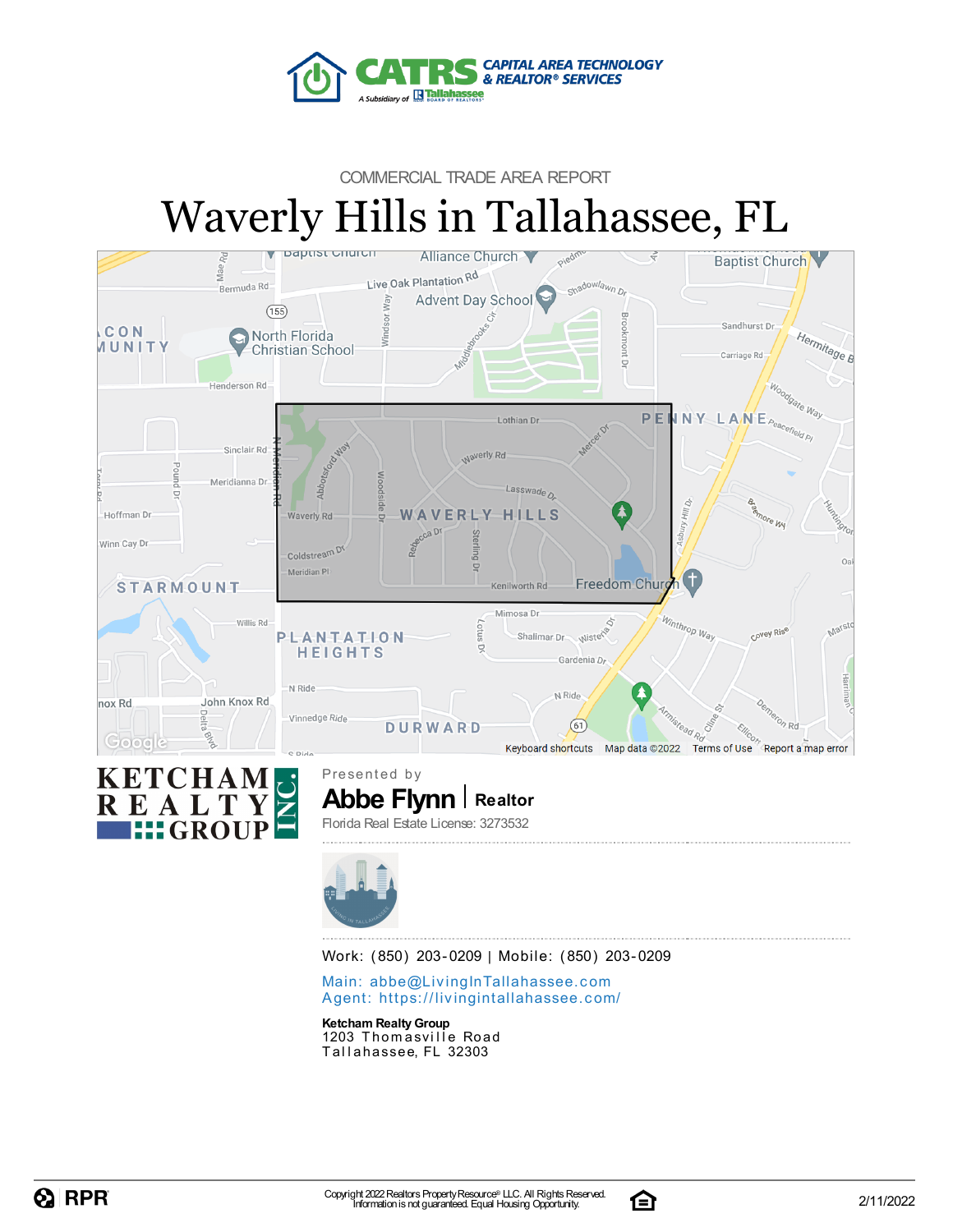

#### Criteria Used for Analysis

| Income:                 | Aae:              |
|-------------------------|-------------------|
| Median Household Income | <b>Median Age</b> |
| \$77,120                | 54.5              |

### Population Stats: **Total Population**

#### Segmentation: **1st Dominant Segment \$77,120 54.5 742 Exurbanites**

#### Consumer Segmentation

Life Mode Urbanization

**What are the people like that live in this area?**

Affluent Estates Established wealth-educated, well-travelled married couples

**Where do people like this usually live?**

Suburban Periphery Affluence in the suburbs, married couple-families, longer commutes

| <b>Top Tapestry</b><br>Segments | <b>Exurbanites</b>                                                         |
|---------------------------------|----------------------------------------------------------------------------|
| % of Households                 | 293 (100.0%)                                                               |
| Lifestyle Group                 | <b>Affluent Estates</b>                                                    |
| <b>Urbanization Group</b>       | Suburban Periphery                                                         |
| <b>Residence Type</b>           | Single Family                                                              |
| <b>Household Type</b>           | Married Couples                                                            |
| Average Household Size          | 2.48                                                                       |
| Median Age                      | 49.6<br>.                                                                  |
| Diversity Index                 | 32.6                                                                       |
| <b>Median Household Income</b>  | \$98,000                                                                   |
| <b>Median Net Worth</b>         | \$451,000                                                                  |
| <b>Median Home Value</b>        | \$346,000                                                                  |
| Homeownership                   | 85.4 %                                                                     |
| Employment                      | Professional or<br>Management                                              |
| Education                       | College Degree                                                             |
| <b>Preferred Activities</b>     | Contract for home care<br>services, Prefer<br>natural, organic<br>products |
| <b>Financial</b>                | Invest actively; use<br>financial planners                                 |
| Media                           | Support public<br>TV/radio                                                 |
| Vehicle                         | Choose late-model<br>luxury cars, SUVs                                     |

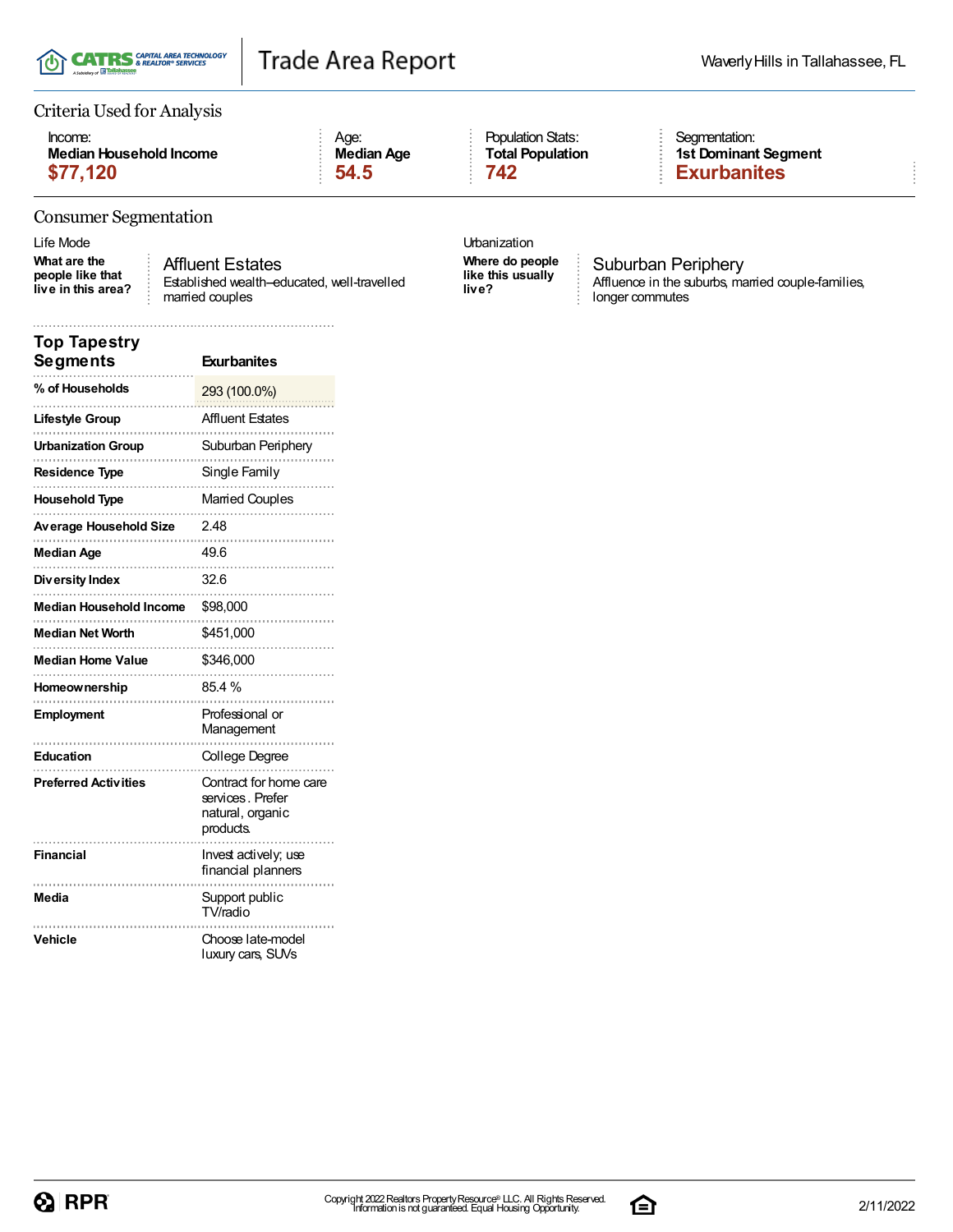

## Trade Area Report

## About this segment Exurbanites

**Thisisthe** 

#1 dominant segment for thisarea

100.0% of householdsfall

into thissegment

In thisarea

In the United States

## 1.9%

#### of householdsfall into thissegment

#### An overview of who makes up this segment across the United States

#### Who We Are

Exurbanites residents are approaching retirement but showing fewsigns of slowing down. Theyare active in their communities, generous in their donations, and seasoned travelers. Theytake advantage of their proximity to large metropolitan centers to support the arts, but prefer a more expansive home style in less crowded neighborhoods. Theyhave cultivated a lifestyle that is both affluent and urbane.

#### Our Neighborhood

- Established neighborhoods(most built between 1970 and 1990) found in the suburban periphery of large metropolitan markets.
- A larger market of empty nesters, married coupleswith no children; average household size is 2.48.
- Primarily single-family homeswith a high median value of \$346,000, most still carrying mortgages.
- Higher vacancy rate at 9%.

#### Socioeconomic Traits

- Residentsare college educated; more than half have a bachelor's degree or higher; almost 80%have some college education.
- Thislabor force isbeginning to retire. One in three households currently receive Social Security or retirement income. Labor force participation has declined to less than 60%.
- Unemployment remainslowat 5.5%; more of the residentsprefer self-employment or working from home.
- Consumersare more interested in quality than cost. They take pride in their homes and foster a sense of personal style.
- Exurbanites residents are well connected, using the Internet for everything from shopping to managing their finances.
- Sociable and hardworking, they still find time to stay physically fit.

#### Market Profile

- Exurbanites residents' preferred vehicles are late-model luxury carsor SUVs.
- They are active supporters of the arts and public television/radio.
- Attentive to ingredients, they prefer natural or organic products.
- Gardening and home improvement are priorities, but they also use a number of services, from home care and maintenance to personal care.
- Financially active with wide-ranging investments, these investors rely on financial planners, extensive reading and the Internet to handle their money.

The demographic segmentation shown here can help you understand the lifestyles and life stages of consumers in a market. Data provider Esri classifies U.S. residential neighborhoods into 67 unique market segments based on socioeconomic and demographic characteristics. Data Source: Esri 2020. Update Frequency: Annually.



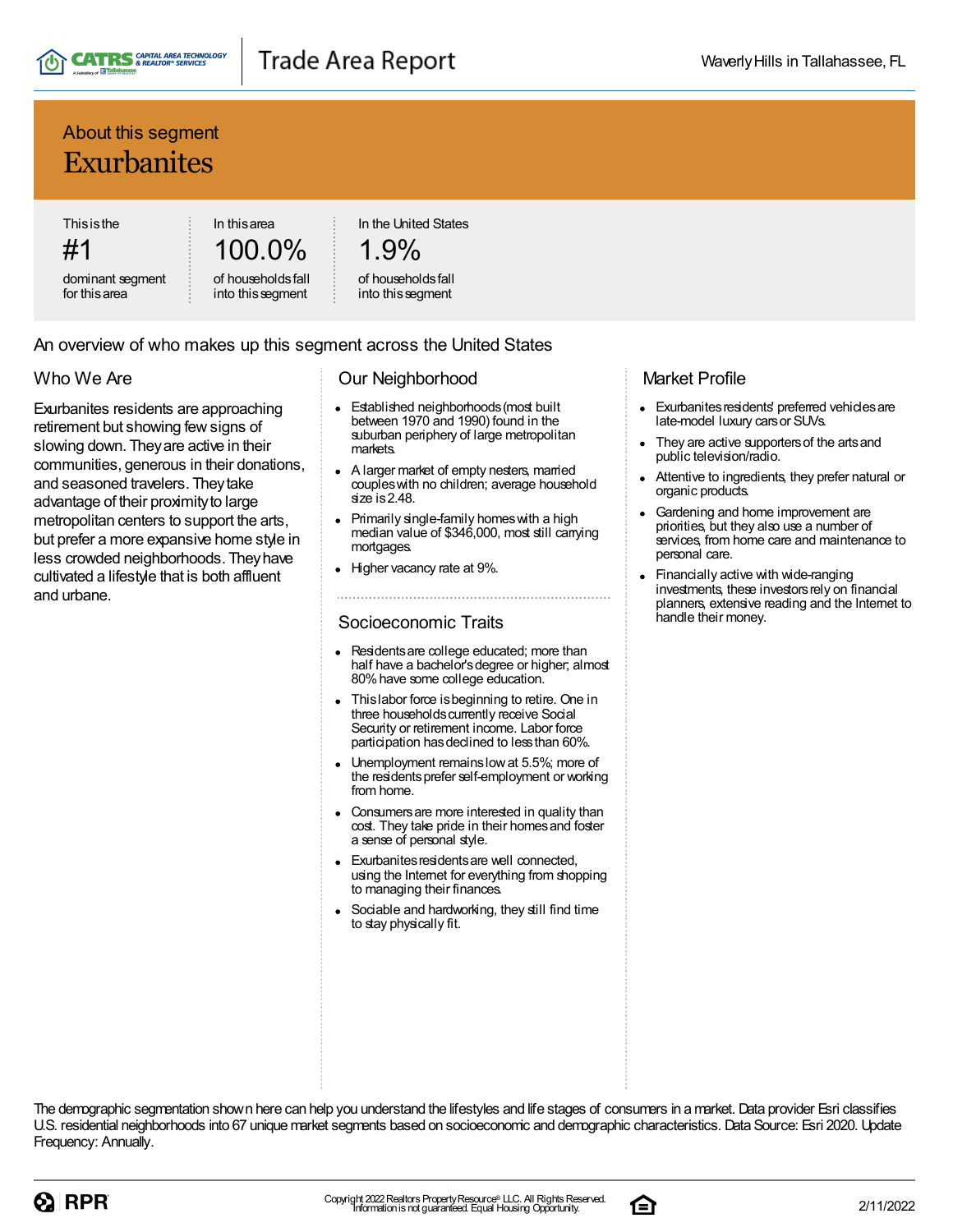**CATRS** & REALTOR<sup>®</sup> SERVICES

íC

## Waverly Hills in Tallahassee, FL: Population Comparison

|                                                                                   |                      | $m$ , $m$ , $m$ , $m$ , $m$ , $m$ , $m$ , $m$ , $m$ , $m$ , $m$ , $m$ , $m$ , $m$ , $m$ , $m$ , $m$ , $m$ , $m$ , $m$ , $m$ , $m$ , $m$ , $m$ , $m$ , $m$ , $m$ , $m$ , $m$ , $m$ , $m$ , $m$ , $m$ , $m$ , $m$ , $m$ , $m$ , |
|-----------------------------------------------------------------------------------|----------------------|-------------------------------------------------------------------------------------------------------------------------------------------------------------------------------------------------------------------------------|
| <b>Total Population</b>                                                           | <b>Waverly Hills</b> | 742                                                                                                                                                                                                                           |
| This chart shows the total population in                                          |                      | 774                                                                                                                                                                                                                           |
| an area, compared with other<br>geographies.                                      | Leon County          | 294,288                                                                                                                                                                                                                       |
| Data Source: U.S. Census American                                                 |                      | 306,980                                                                                                                                                                                                                       |
| Community Survey via Esri, 2020<br>Update Frequency: Annually                     | Florida              | 21,165,619                                                                                                                                                                                                                    |
|                                                                                   |                      | 22,655,619                                                                                                                                                                                                                    |
| 2020<br>2025 (Projected)                                                          |                      |                                                                                                                                                                                                                               |
|                                                                                   |                      |                                                                                                                                                                                                                               |
| <b>Population Density</b>                                                         | <b>Waverly Hills</b> | 1,480.2                                                                                                                                                                                                                       |
| This chart shows the number of people                                             |                      | 1,544.0                                                                                                                                                                                                                       |
| per square mile in an area, compared<br>with other geographies.                   | Leon County          | 419.3                                                                                                                                                                                                                         |
| Data Source: U.S. Census American                                                 |                      | 437.4                                                                                                                                                                                                                         |
| Community Survey via Esri, 2020<br><b>Update Frequency: Annually</b>              | Florida              | 360.9                                                                                                                                                                                                                         |
| 2020                                                                              |                      | 386.4                                                                                                                                                                                                                         |
| 2025 (Projected)                                                                  |                      |                                                                                                                                                                                                                               |
|                                                                                   |                      |                                                                                                                                                                                                                               |
|                                                                                   |                      |                                                                                                                                                                                                                               |
| Population Change Since 2010                                                      | <b>Waverly Hills</b> | 7.07%                                                                                                                                                                                                                         |
| This chart shows the percentage change<br>in area's population from 2010 to 2020, |                      | 4.31%                                                                                                                                                                                                                         |
| compared with other geographies.                                                  | Leon County          | 6.82%                                                                                                                                                                                                                         |
| Data Source: U.S. Census American<br>Community Survey via Esri, 2020              |                      | 4.31%                                                                                                                                                                                                                         |
| Update Frequency: Annually                                                        | Florida              | 13.01%                                                                                                                                                                                                                        |
| 2020                                                                              |                      | 7.04%                                                                                                                                                                                                                         |
| 2025 (Projected)                                                                  |                      |                                                                                                                                                                                                                               |
|                                                                                   |                      |                                                                                                                                                                                                                               |
| <b>Total Daytime Population</b>                                                   | <b>Waverly Hills</b> | 543                                                                                                                                                                                                                           |
| This chart shows the number of people                                             | Leon County          | 313,682                                                                                                                                                                                                                       |
| who are present in an area during normal                                          | Florida              | 20,971,606                                                                                                                                                                                                                    |
| business hours, including workers, and<br>compares that population to other       |                      |                                                                                                                                                                                                                               |
| geographies. Daytime population is in<br>contrast to the "resident" population    |                      |                                                                                                                                                                                                                               |
| present during evening and nighttime<br>hours.                                    |                      |                                                                                                                                                                                                                               |
| Data Source: U.S. Census American                                                 |                      |                                                                                                                                                                                                                               |
| Community Survey via Esri, 2020                                                   |                      |                                                                                                                                                                                                                               |
| Update Frequency: Annually                                                        |                      |                                                                                                                                                                                                                               |
| <b>Waverly Hills</b>                                                              |                      |                                                                                                                                                                                                                               |
|                                                                                   |                      |                                                                                                                                                                                                                               |

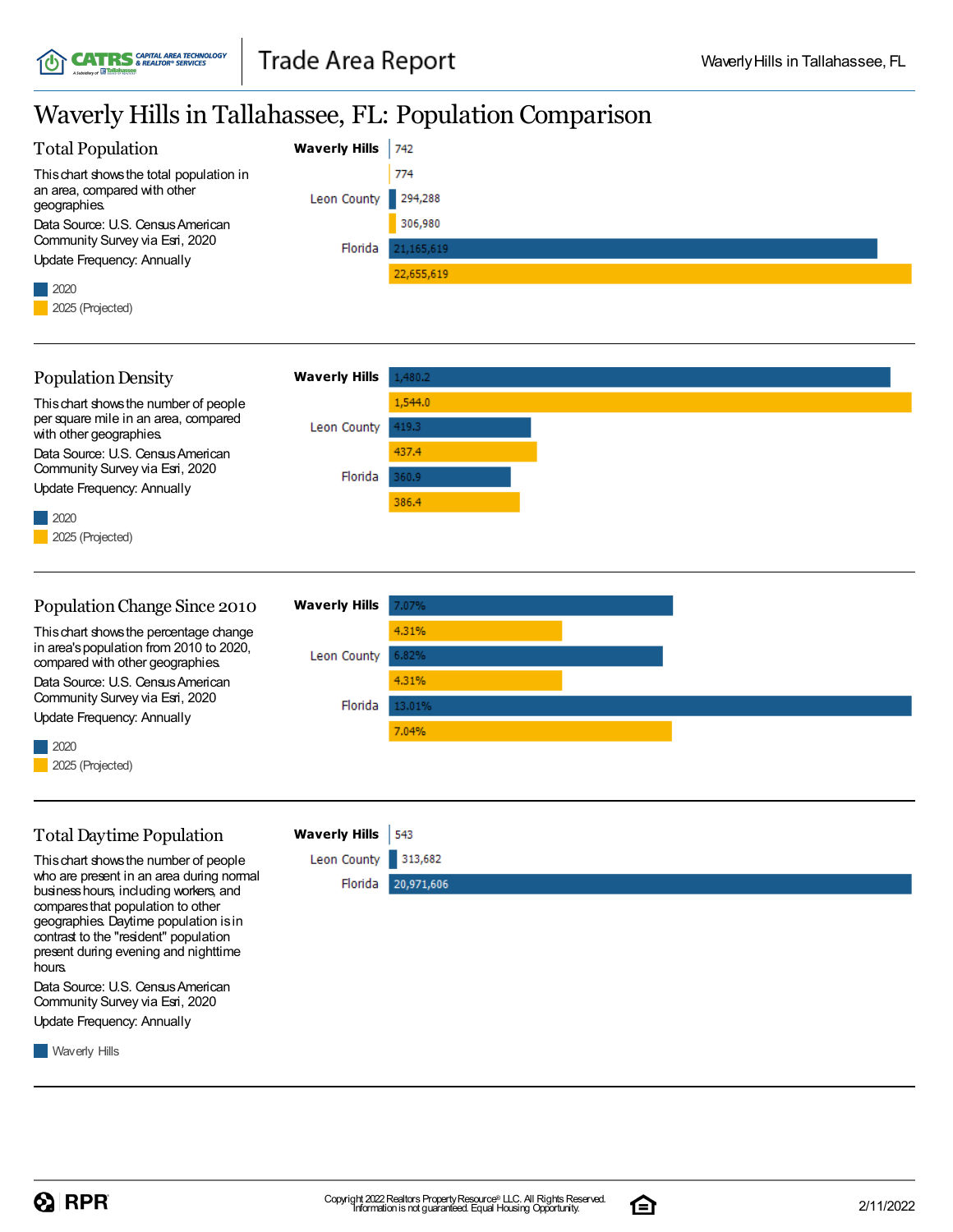

#### **Waverly Hills** 1,083.2 Daytime Population Density Leon County 447.0 Thischart showsthe number people who are present in an area during normal Florida 357.6 businesshours, including workers, per square mile in an area, compared with other geographies. Daytime population is in contrast to the "resident" population present during evening and nighttime hours. Data Source: U.S. Census American Community Survey via Esri, 2020 Update Frequency: Annually **Waverly Hills**

Average Household Size **Waverly Hills** 2.53 2.55 Thischart showsthe average household size in an area, compared with other Leon County 2.39 geographies.  $2.40$ Data Source: U.S. Census American Community Survey via Esri, 2020 Florida  $2.51$ Update Frequency: Annually 2.52 2020 2025 (Projected)

#### Population Living in Family **Waverly Hills** 629 Households 652 Thischart showsthe percentage of an Leon County 190,937 area'spopulation that livesin a 198,892 household with one or more individuals related by birth, marriage or adoption, Florida 16.320.904 compared with other geographies. Data Source: U.S. Census American 17,458,736 Community Survey via Esri, 2020

2020

Update Frequency: Annually

Female / Male Ratio

Thischart showsthe ratio of femalesto malesin an area, compared with other

Data Source: U.S. Census American Community Survey via Esri, 2020

2025 (Projected)

geographies.

| <b>Waverly Hills</b> | 51.1% | 48.9% |
|----------------------|-------|-------|
|                      | 50.5% | 49.5% |
| Leon County          | 52.0% | 48.0% |
|                      | 52.0% | 48.0% |
| Florida              | 51.1% | 48.9% |
|                      | 51.1% | 48.9% |



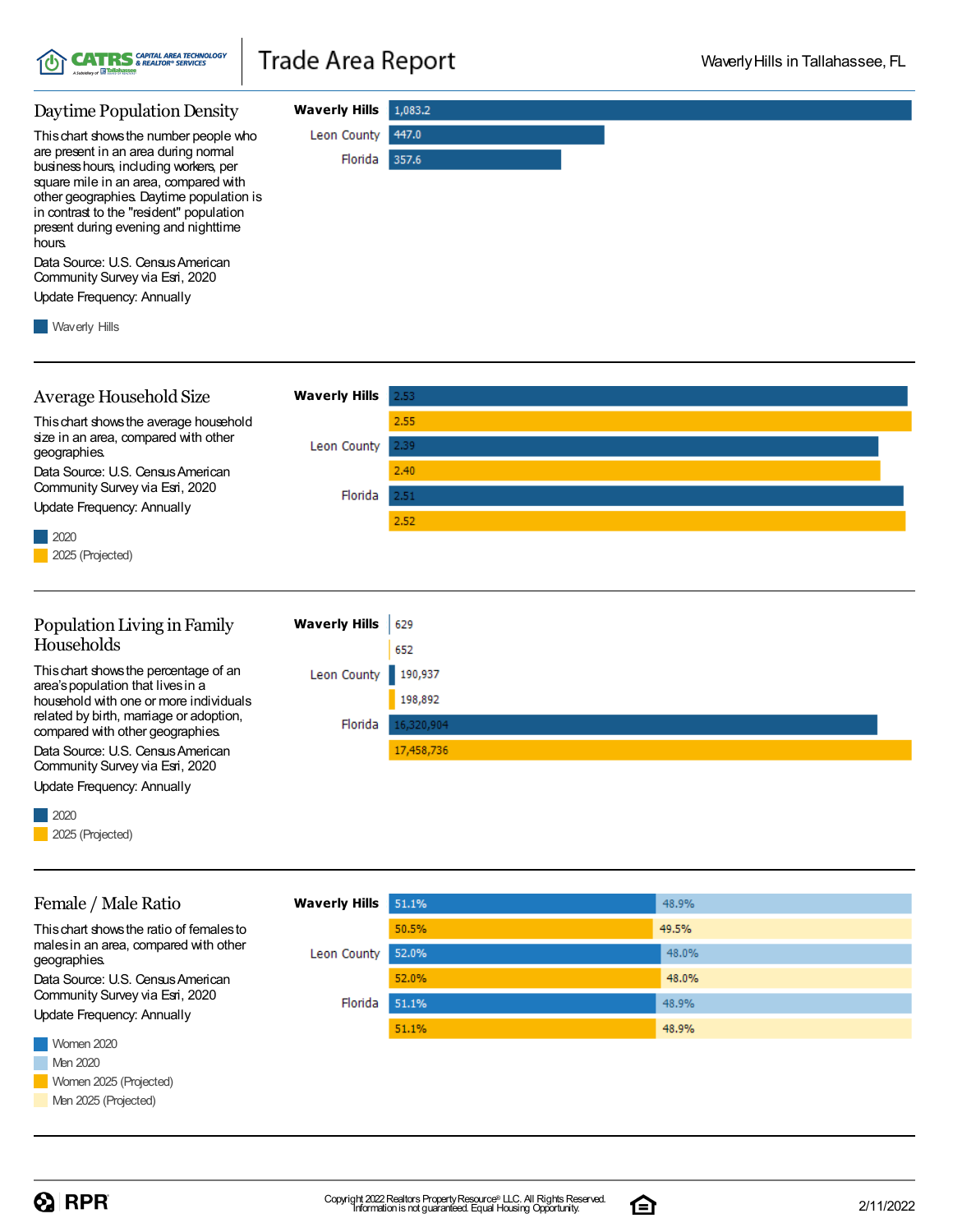## Waverly Hillsin Tallahassee, FL: Age Comparison





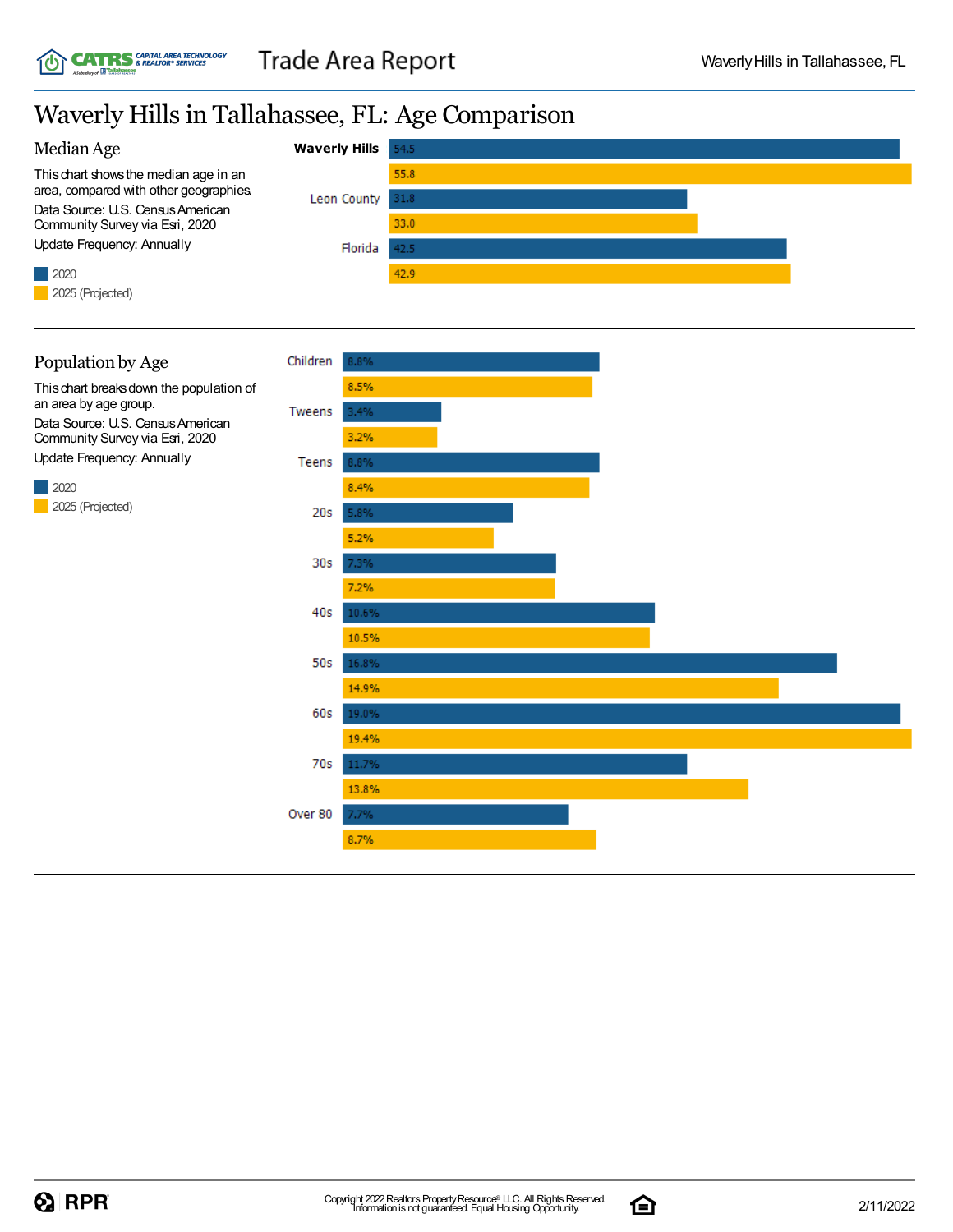## Waverly Hillsin Tallahassee, FL: Marital Status Comparison

| Waverly Hills in Tallahassee, FL: Marital Status Comparison                                                                                                                                                                                                      |                                                |                         |       |                |  |
|------------------------------------------------------------------------------------------------------------------------------------------------------------------------------------------------------------------------------------------------------------------|------------------------------------------------|-------------------------|-------|----------------|--|
| Married / Unmarried Adults<br>Ratio<br>This chart shows the ratio of married to<br>unmarried adults in an area, compared<br>with other geographies.<br>Data Source: U.S. Census American<br>Community Survey via Esri, 2020<br><b>Update Frequency: Annually</b> | <b>Waverly Hills</b><br>Leon County<br>Florida | 50.2%<br>39.0%<br>48.4% | 61.0% | 49.8%<br>51.6% |  |
| Married<br>Unmarried                                                                                                                                                                                                                                             |                                                |                         |       |                |  |
| Married                                                                                                                                                                                                                                                          | <b>Waverly Hills</b>                           | 50.2%                   |       |                |  |
| This chart shows the number of people in<br>an area who are married, compared with<br>other geographies.<br>Data Source: U.S. Census American<br>Community Survey via Esri, 2020<br>Update Frequency: Annually                                                   | Leon County<br>Florida                         | 39.0%<br>48.4%          |       |                |  |
| Never Married                                                                                                                                                                                                                                                    | <b>Waverly Hills</b>                           | 14.7%                   |       |                |  |
| This chart shows the number of people in<br>an area who have never been married,<br>compared with other geographies.<br>Data Source: U.S. Census American<br>Community Survey via Esri, 2020<br><b>Update Frequency: Annually</b>                                | Leon County<br>Florida                         | 47.1%<br>31.9%          |       |                |  |
| Widowed                                                                                                                                                                                                                                                          | <b>Waverly Hills</b>                           | 26.9%                   |       |                |  |
| This chart shows the number of people in<br>an area who are widowed, compared<br>with other geographies.<br>Data Source: U.S. Census American<br>Community Survey via Esri, 2020<br><b>Update Frequency: Annually</b>                                            | Leon County<br>Florida 6.8%                    | 3.9%                    |       |                |  |
| Divorced                                                                                                                                                                                                                                                         | <b>Waverly Hills</b>                           | 8.1%                    |       |                |  |
| This chart shows the number of people in<br>an area who are divorced, compared with<br>other geographies.                                                                                                                                                        | Leon County<br>Florida                         | 10.0%<br>13.0%          |       |                |  |
| Data Source: U.S. Census American<br>Community Survey via Esri, 2020<br>Update Frequency: Annually                                                                                                                                                               |                                                |                         |       |                |  |

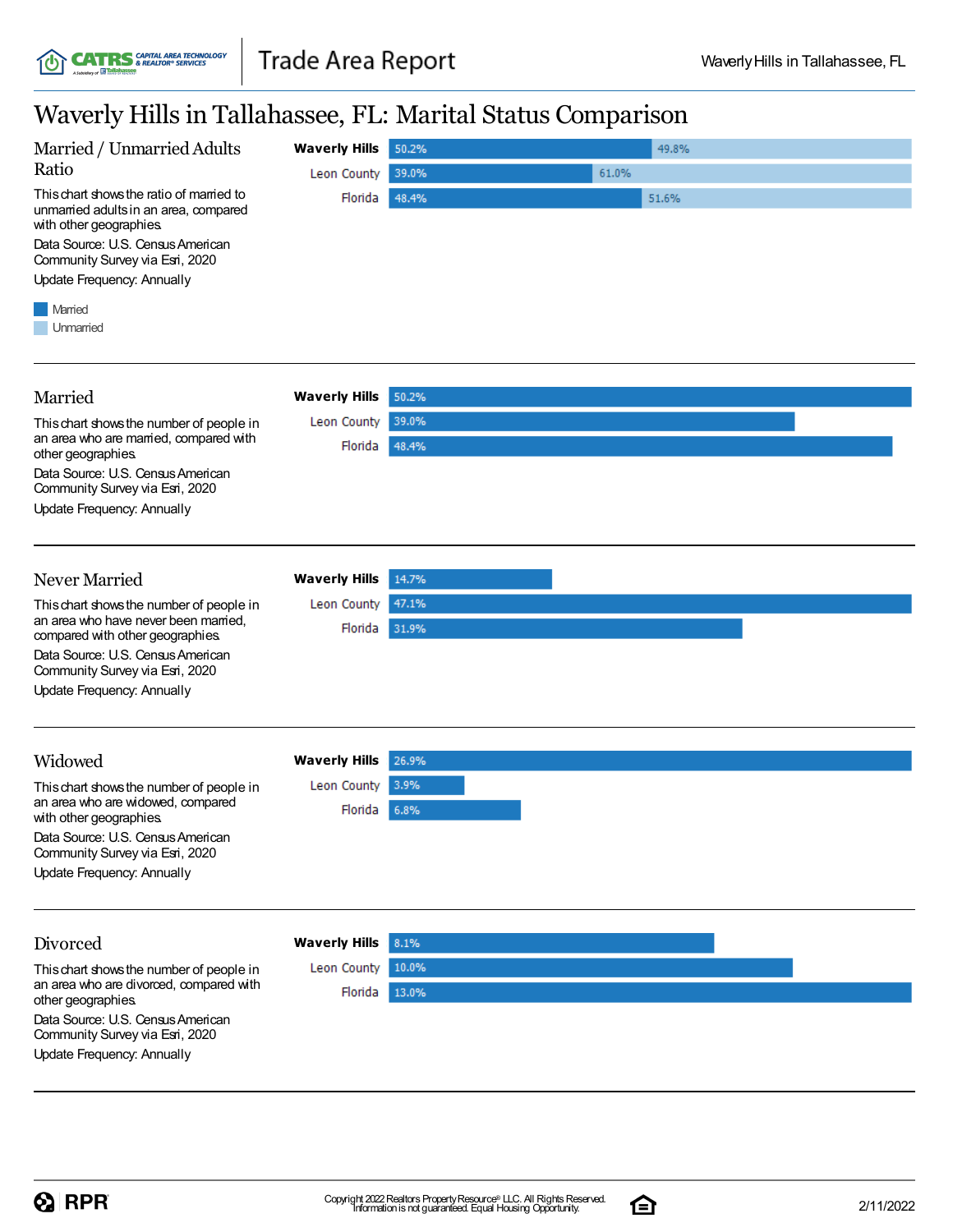## Waverly Hillsin Tallahassee, FL: Economic Comparison

**CATRS** *CAPITAL AREA TECHNOLOGY* 



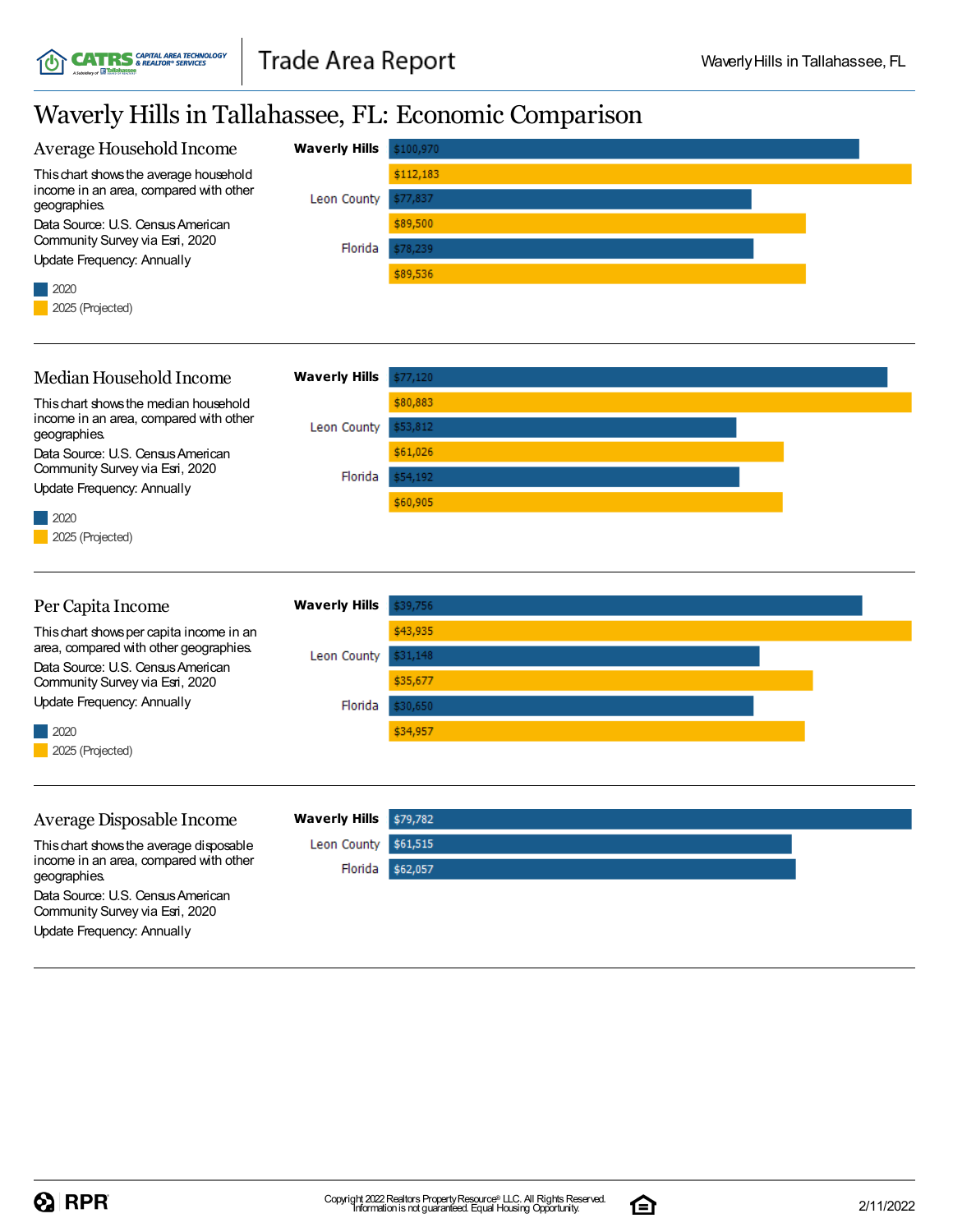

## Trade Area Report

### Unemployment Rate

Thischart showsthe unemployment trend in an area, compared with other geographies.

Data Source: Bureau of Labor Statistics via 3DL

Update Frequency: Monthly





| <b>Employment Count by</b>                                                     | Education 55                                    |              |
|--------------------------------------------------------------------------------|-------------------------------------------------|--------------|
| Industry                                                                       | Administrative Support and Waste Management     | 47           |
| This chart shows industries in an area<br>and the number of people employed in | Construction                                    | 40           |
| each category.                                                                 | Professional, Scientific and Technical          | 30           |
| Data Source: Bureau of Labor Statistics<br>via Esri, 2020                      | <b>Public Administration</b>                    | 26           |
| Update Frequency: Annually                                                     | <b>Finance and Insurance</b>                    | 20           |
|                                                                                | <b>Health Care and Social Assistance</b>        | 7            |
|                                                                                | Retail Trade                                    | -3           |
|                                                                                | Other                                           | 2            |
|                                                                                | Accommodation and Food                          | -2           |
|                                                                                | Real Estate, Rental and Leasing 1               |              |
|                                                                                | Information 1                                   |              |
|                                                                                | Transportation and Warehousing 1                |              |
|                                                                                | Manufacturing 1                                 |              |
|                                                                                | Business Management 0 or no data                |              |
|                                                                                | Arts, Entertainment and Recreation 0 or no data |              |
|                                                                                | Utilities                                       | 0 or no data |
|                                                                                | <b>Wholesale Trade</b>                          | 0 or no data |
|                                                                                | Mining                                          | 0 or no data |
|                                                                                | Agriculture, Forestry, Fishing and Hunting      | 0 orno data  |
|                                                                                |                                                 |              |

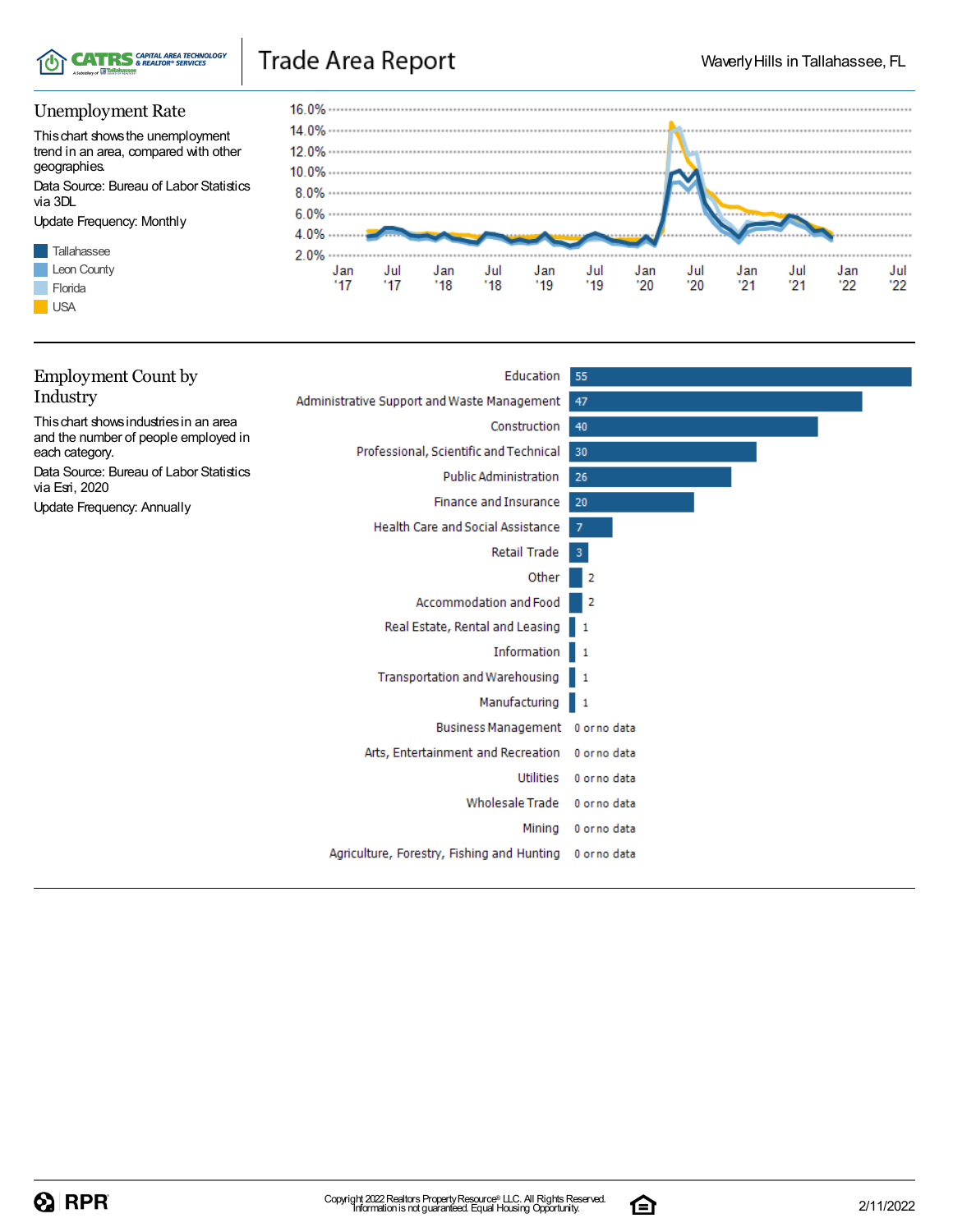## Waverly Hillsin Tallahassee, FL: Education Comparison

**Waverly Hills**

Leon County

Florida

 $0.0%$ 

1.8%

4.5%

3.9% 4.2%

 $0.0%$ 3.7%

Florida 4.1%

Florida 6.6%

**Waverly Hills**

Leon County

**Waverly Hills**

Leon County

### Less than 9th Grade

Thischart showsthe percentage of people in an area who have lessthan a ninth grade education, compared with other geographies.

**CATRS** GAPITAL AREA TECHNOLOGY

Data Source: U.S. Census American Community Survey via Esri, 2020

Update Frequency: Annually

## Some High School

Thischart showsthe percentage of people in an area whose highest educational achievement is some high school, without graduating or passing a high school GED test, compared with other geographies.

Data Source: U.S. Census American Community Survey via Esri, 2020

Update Frequency: Annually

## High School GED

Thischart showsthe percentage of people in an area whose highest educational achievement ispassing a high school GED test, compared with other geographies.

Data Source: U.S. Census American Community Survey via Esri, 2020

Update Frequency: Annually

## High School Graduate

Thischart showsthe percentage of people in an area whose highest educational achievement is high school. compared with other geographies. Data Source: U.S. Census American

Community Survey via Esri, 2020 Update Frequency: Annually

**Waverly Hills**

Leon County

| Waverly Hills 25.2% |  |
|---------------------|--|
| Leon County 14.3%   |  |
| Florida 24.6%       |  |
|                     |  |
|                     |  |

#### Some College

Thischart showsthe percentage of people in an area whose highest educational achievement issome college, without receiving a degree, compared with other geographies.

Data Source: U.S. Census American Community Survey via Esri, 2020

Update Frequency: Annually



9.5%

18.4%

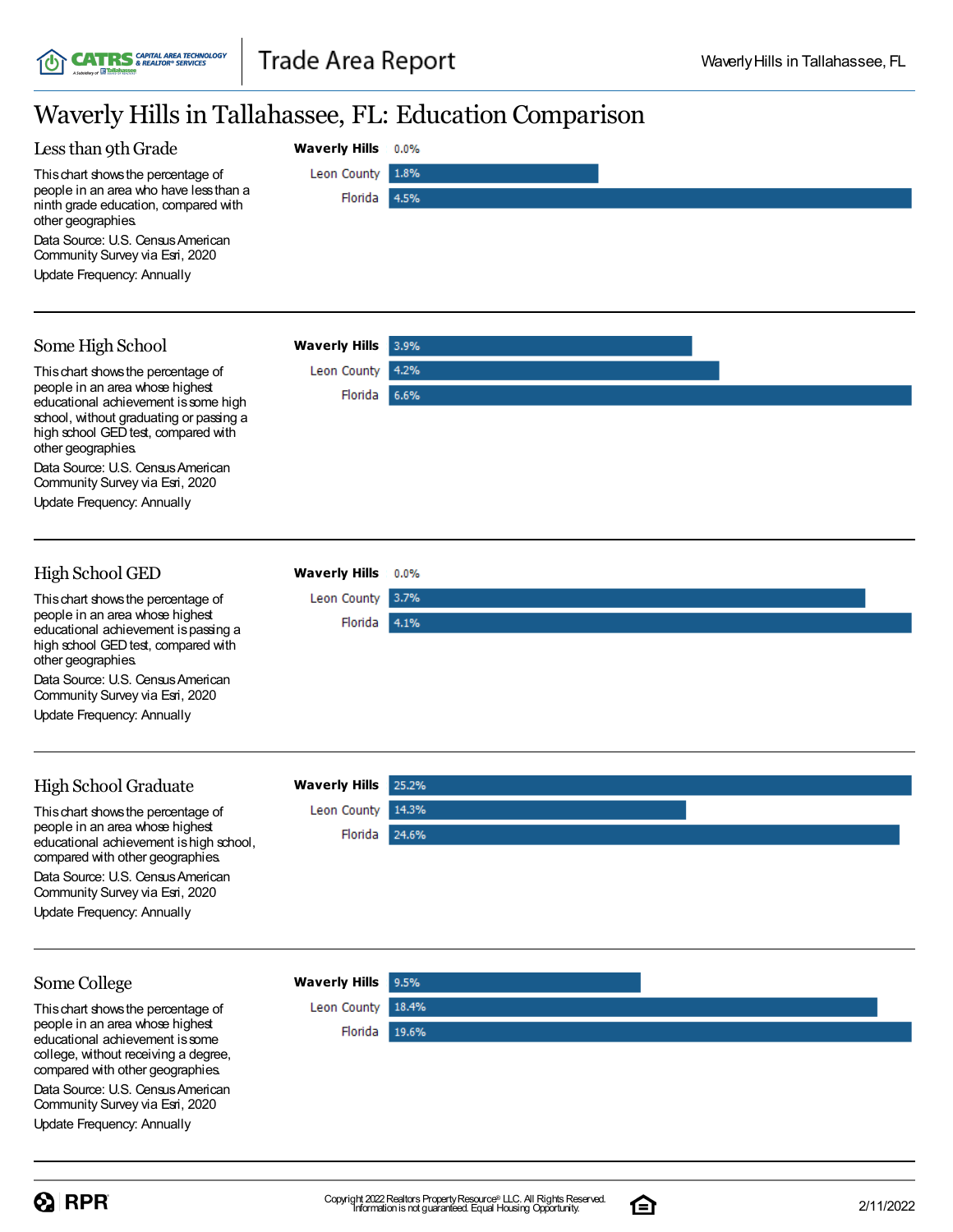

## Trade Area Report

Leon County 26.8% Florida 19.3%

| <b>Associate Degree</b>                                                    | <b>Waverly Hills</b>       | 2.6%  |
|----------------------------------------------------------------------------|----------------------------|-------|
| This chart shows the percentage of                                         | Leon County                | 9.9%  |
| people in an area whose highest<br>educational achievement is an associate | Florida                    | 10.2% |
| degree, compared with other<br>geographies.                                |                            |       |
| Data Source: U.S. Census American<br>Community Survey via Esri, 2020       |                            |       |
| Update Frequency: Annually                                                 |                            |       |
|                                                                            |                            |       |
| Bachelor's Degree                                                          | <b>Waverly Hills</b> 28.9% |       |

| <b>Bachelor's Degree</b> |  |
|--------------------------|--|
|--------------------------|--|

Thischart showsthe percentage of people in an area whose highest educational achievement isa bachelor's degree, compared with other geographies. Data Source: U.S. Census American Community Survey via Esri, 2020

Update Frequency: Annually

#### Grad/Professional Degree

Thischart showsthe percentage of people in an area whose highest educational achievement isa graduate or professional degree, compared with other geographies.

Data Source: U.S. Census American Community Survey via Esri, 2020

Update Frequency: Annually

| Waverly Hills 29.9% |       |  |  |
|---------------------|-------|--|--|
| Leon County 21.0%   |       |  |  |
| Florida             | 11.0% |  |  |
|                     |       |  |  |
|                     |       |  |  |
|                     |       |  |  |
|                     |       |  |  |

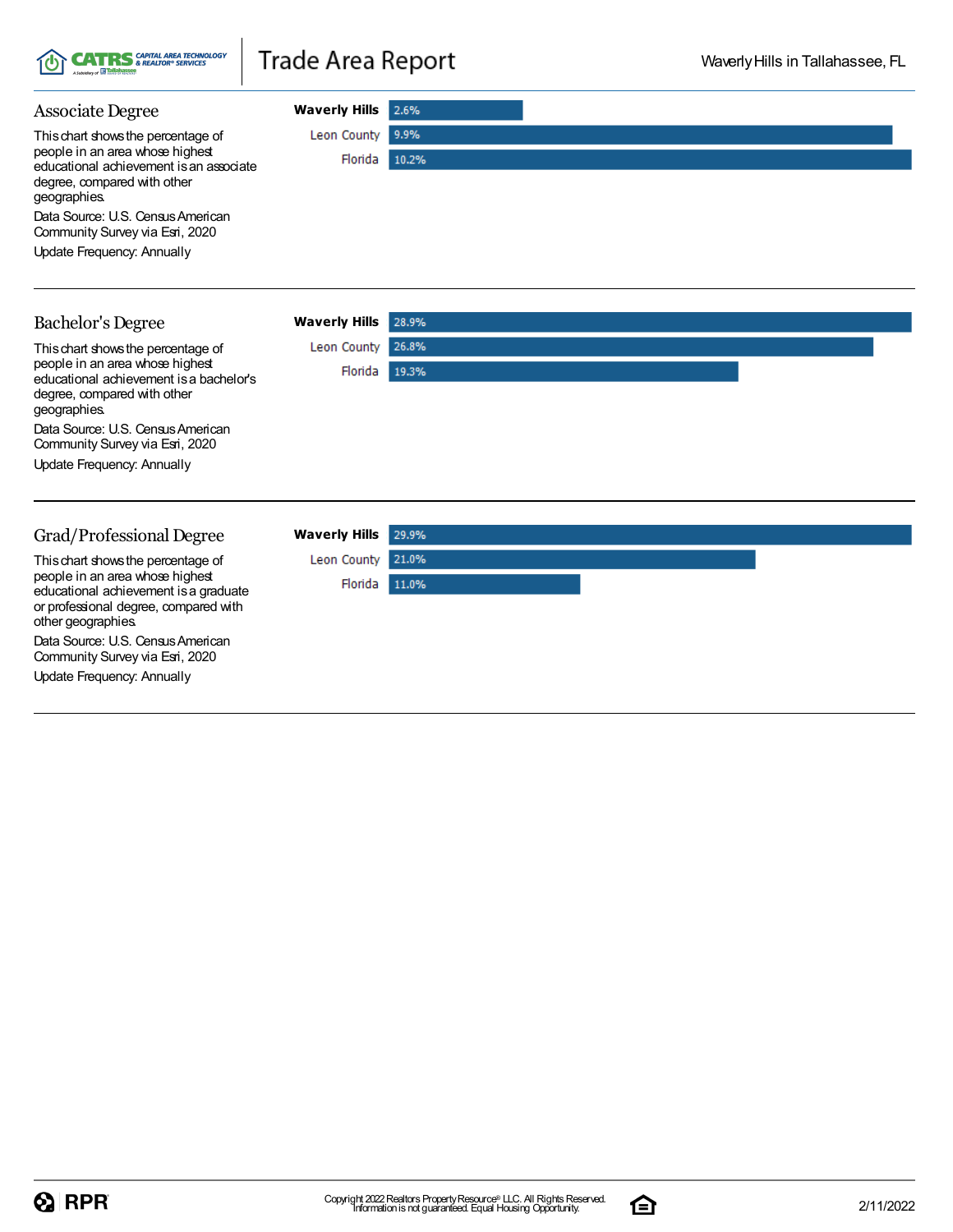

## Waverly Hillsin Tallahassee, FL: Commute Comparison



#### HowPeople Get to Work

100.0% Drive Alone

Thischart showsthe typesof transportation that residentsof the area you searched use for their commute, by percentage of an area's population. Data Source: U.S. Census American Community Survey via Esri, 2020

Update Frequency: Annually

**Waverly Hills** 

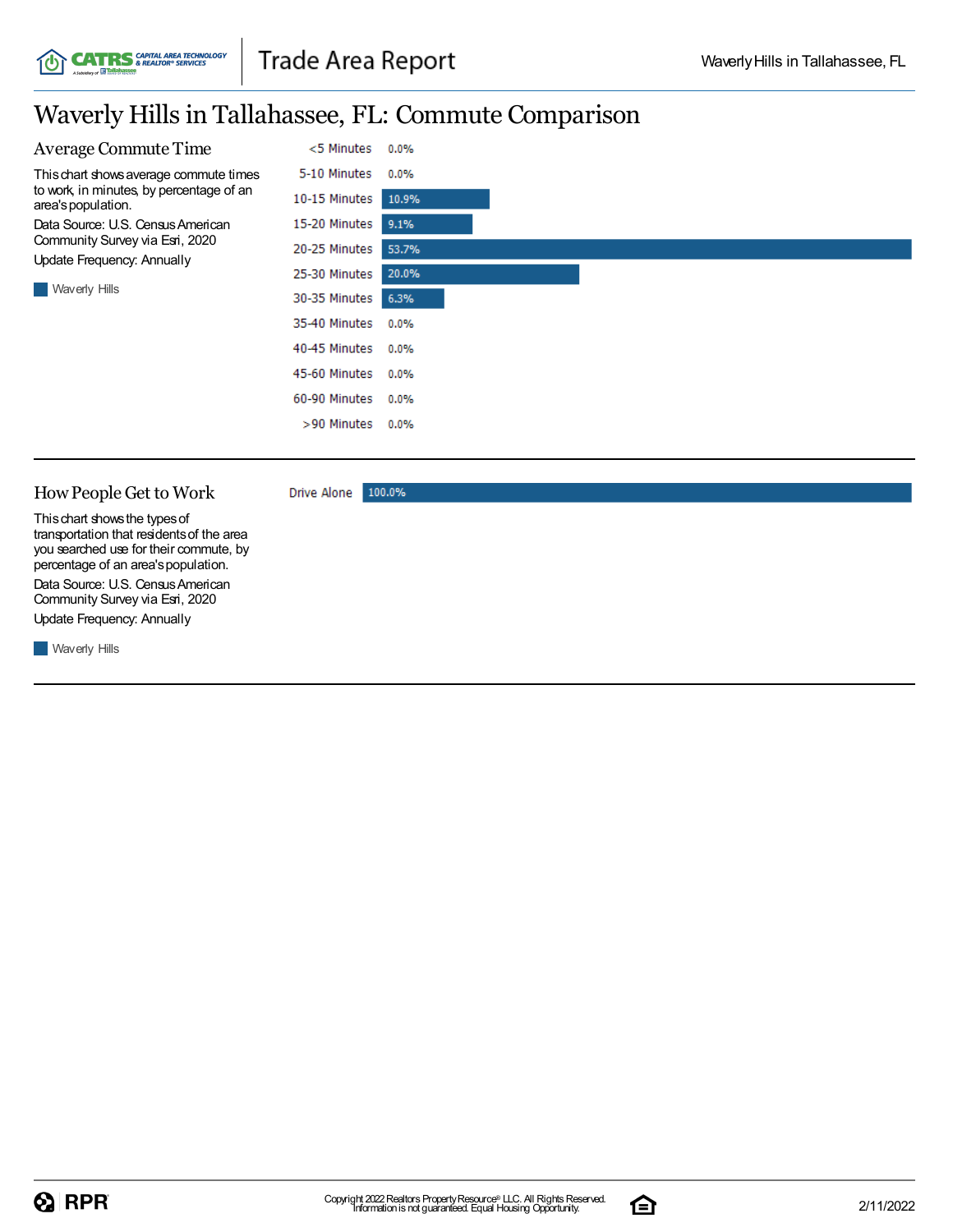**CATRS** *CAPITAL AREA TECHNOLOGY* 

U

## Waverly Hillsin Tallahassee, FL: Home Value Comparison

| Median Estimated Home Value                                                                                                                                                                                             | <b>Waverly Hills</b> | \$413,550 |
|-------------------------------------------------------------------------------------------------------------------------------------------------------------------------------------------------------------------------|----------------------|-----------|
| This chart displays property estimates for                                                                                                                                                                              | Leon County          | \$253,250 |
| an area and a subject property, where<br>one has been selected. Estimated home<br>values are generated by a valuation<br>model and are not formal appraisals.                                                           | Florida              | \$344,180 |
| Data Source: Valuation calculations<br>based on public records and MLS sources<br>where licensed                                                                                                                        |                      |           |
| Update Frequency: Monthly                                                                                                                                                                                               |                      |           |
|                                                                                                                                                                                                                         |                      |           |
|                                                                                                                                                                                                                         |                      |           |
| 12 mo. Change in Median<br><b>Estimated Home Value</b>                                                                                                                                                                  | <b>Waverly Hills</b> | $+18.7%$  |
|                                                                                                                                                                                                                         | Leon County          | $+10.7%$  |
| This chart shows the 12-month change in<br>the estimated value of all homes in this<br>area, the county and the state. Estimated<br>home values are generated by a<br>valuation model and are not formal<br>appraisals. | Florida              | $+23.9%$  |
| Data Source: Valuation calculations<br>based on public records and MLS sources<br>where licensed                                                                                                                        |                      |           |
| Update Frequency: Monthly                                                                                                                                                                                               |                      |           |
|                                                                                                                                                                                                                         |                      |           |
| <b>Median Listing Price</b>                                                                                                                                                                                             | <b>Waverly Hills</b> | \$639,000 |
| This chart displays the median listing                                                                                                                                                                                  | Leon County          | \$275,000 |
| price for homes in this area, the county<br>and the state.                                                                                                                                                              | Florida              | \$364,900 |
| Data Source: On- and off-market listings<br>sources                                                                                                                                                                     |                      |           |
| <b>Update Frequency: Monthly</b>                                                                                                                                                                                        |                      |           |
|                                                                                                                                                                                                                         |                      |           |
| 12 mo. Change in Median                                                                                                                                                                                                 | <b>Waverly Hills</b> | +59.8%    |
| <b>Listing Price</b>                                                                                                                                                                                                    | Leon County          | $+12.2%$  |
| This chart displays the 12-month change<br>in the median listing price of homes in<br>this area, and compares it to the county<br>and state.                                                                            | Florida              | $+21.1%$  |
| Data Source: On- and off-market listings<br>sources                                                                                                                                                                     |                      |           |
| <b>Update Frequency: Monthly</b>                                                                                                                                                                                        |                      |           |

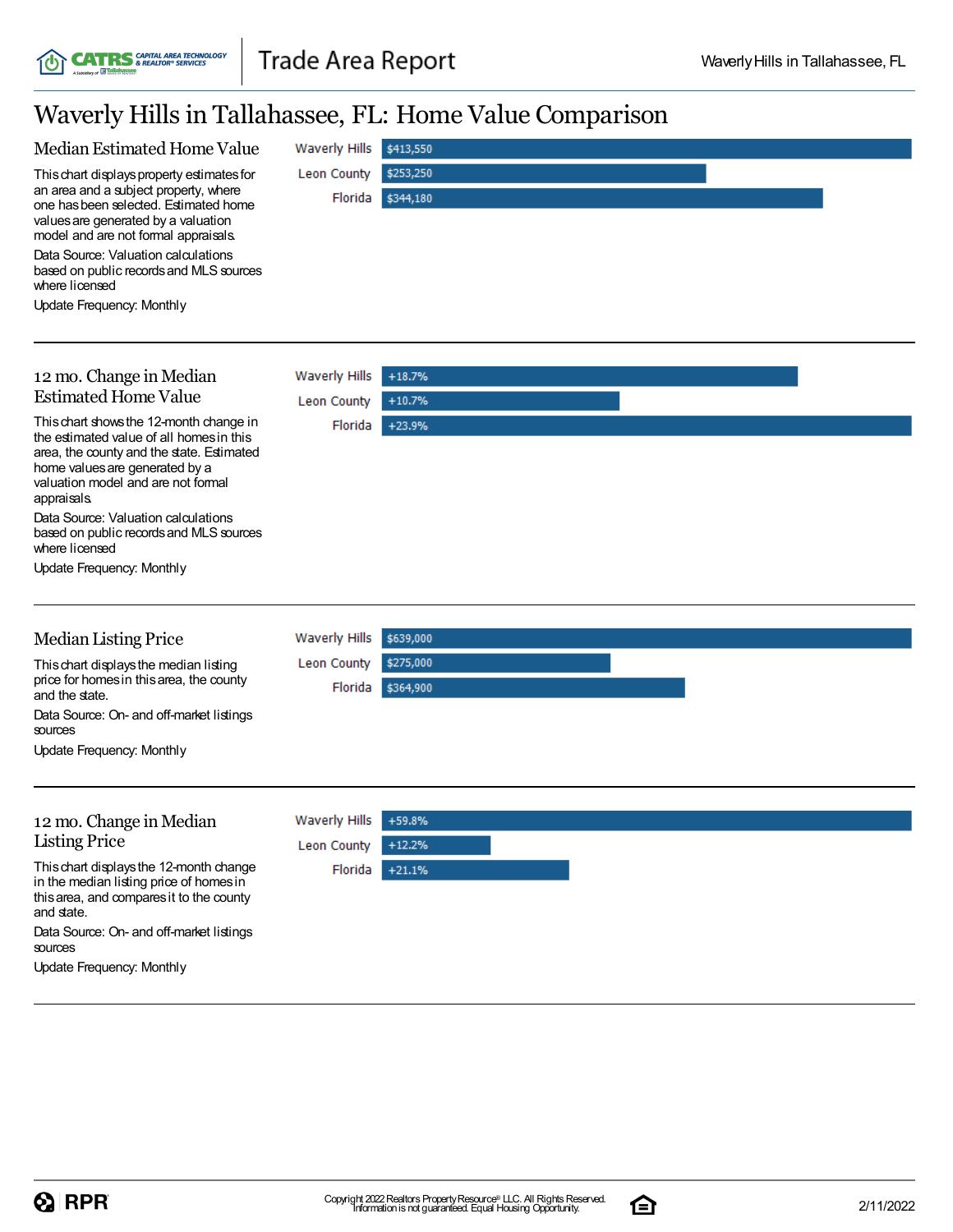Traffic Counts

**CATRS** GAPITAL AREA TECHNOLOGY